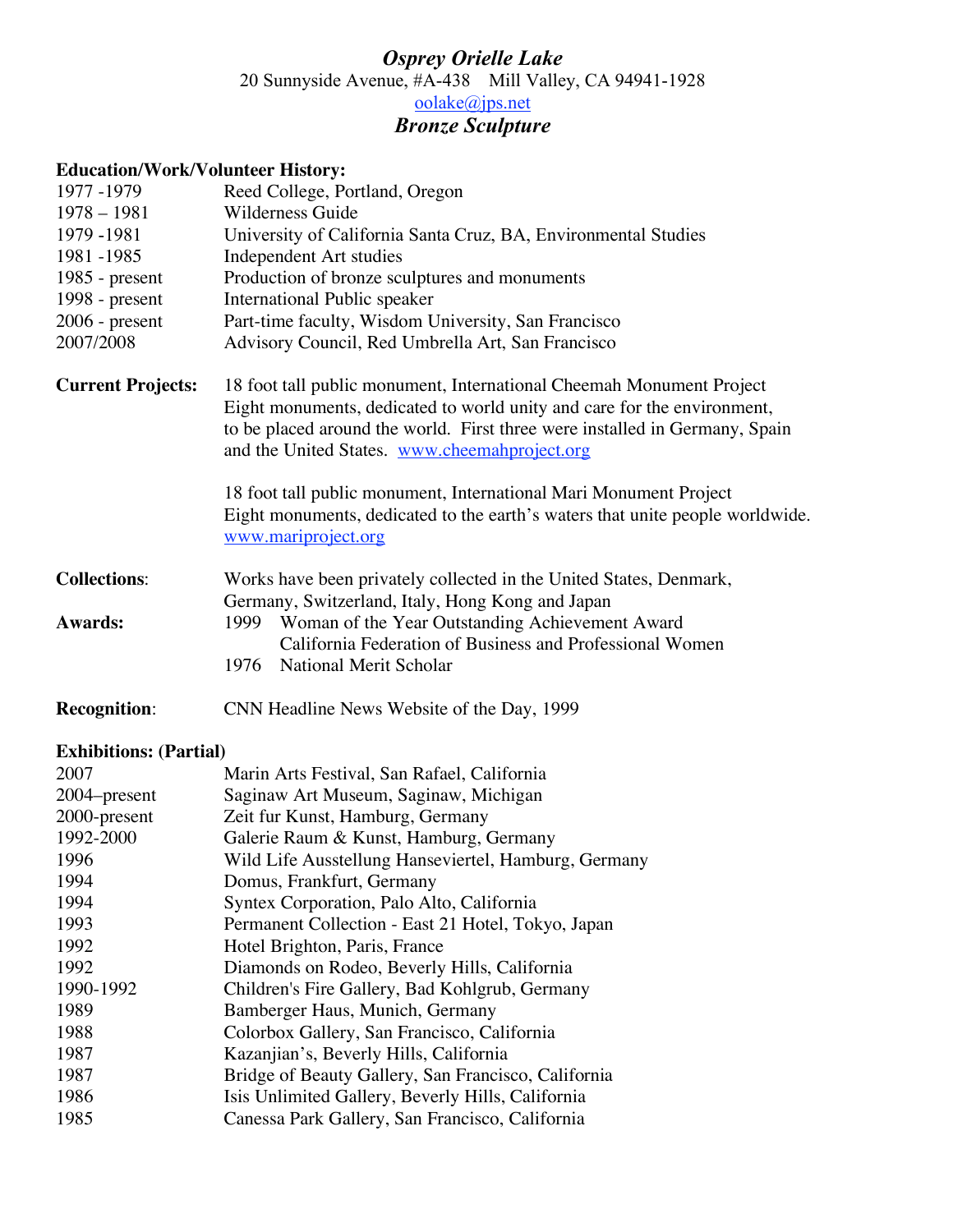| <b>Memberships:</b>                  | College Art Association; National Sculpture Society; International Sculpture Center                                                                                                                                                                                                                                                                                                                                                                                                                                                                                                                                                                                                                                                                                                                                                                                                                                                                                                                        |
|--------------------------------------|------------------------------------------------------------------------------------------------------------------------------------------------------------------------------------------------------------------------------------------------------------------------------------------------------------------------------------------------------------------------------------------------------------------------------------------------------------------------------------------------------------------------------------------------------------------------------------------------------------------------------------------------------------------------------------------------------------------------------------------------------------------------------------------------------------------------------------------------------------------------------------------------------------------------------------------------------------------------------------------------------------|
| <b>TV Coverage:</b><br>(Partial)     | KTVU-TV, Morning News, May 17, 2002<br>KRON-4 TV, May 16, 2002<br>ABC-TV-7, April 23, 2002<br>KRON TV-4, April 17, 2002<br>KNTV0-11, Tech News Today, May 18, 2001<br>CNN Headline News, Several segments June 9, 1999 - December 30, 1999<br>KTVU-TV Channel 2 Ten O'Clock News, January 15, 1997<br>RTL-TV and SAT-1 TV, Germany, Cheemah Unveiling, May, 1997<br>Channel 31, The Asia Powers Show, June, 1997<br>City of Prague, Czech Republic, April, 1997<br>NRD Nord Tor 12-19-93 Sendung ueber Galerien, 1993<br>ZDF Nachrichten ueber Messe Frankfurt, Ambiente, 1992                                                                                                                                                                                                                                                                                                                                                                                                                             |
| <b>Bibliography:</b><br>(Partial)    | Marin Independent Journal, June 12, 2007<br>The Big Picture, February, 2007<br>Fine Art Magazine, Spring, 2002<br>Oakland Tribune, April & May, 2002<br>Oakland Business News, March, 2002<br>Bay Area Business Woman, March and May, 2002<br>Engineering News, South Africa, May 19, 2000<br>American Artist, June 1997<br>Bay City Best, San Francisco Examiner, January 12, 1997<br>San Francisco Chronicle, January 12, 1997<br>West Art, March 28, 1997<br>Bay View, January 3, 1997<br>The Independent, January 14, 1997<br>S. F. Weekly, January 15, 1997<br>Alpha Dimensione Vita, August 1997<br>Lachende Gesichter, August 1997<br>Die Welt, May 22, 1997<br>Hamburger Morgen Post, May 22, 1997<br>Ostholsteiner Anzeiger, May 22, 1997<br>Elmshorner Hochrichten, May 10, 1997<br>Hamburger Abendblatt, May 15, 1997<br>City Voice, December 18, 1996<br>Madame Magazine, September 1993<br>Exzellent Magazine, Jan. 92, Jan. 93, Dec. 93<br>Farfarelli Magazine, September 1992-February 1993 |
| <b>Public Speaking:</b><br>(Partial) | See "Upcoming Events" for 2008<br>Common Bond Conference, Dearborn, Michigan October, 2007<br>Artist-in-Residence, Praxis Conference on Nature and Global Culture, Croatia, June 2007<br>The Power of Inclusion, Tulsa, June 2007<br>SEED Graduate Institute, Oil and Water Conference, Santa Fe, October 2006<br>Seminar, "Renewing our Relationship to Nature and Culture",<br>Muir Woods Park Community Association Center, 2005, CA<br>Edith Cowan University, Art Department, Perth, Australia February 2004                                                                                                                                                                                                                                                                                                                                                                                                                                                                                          |